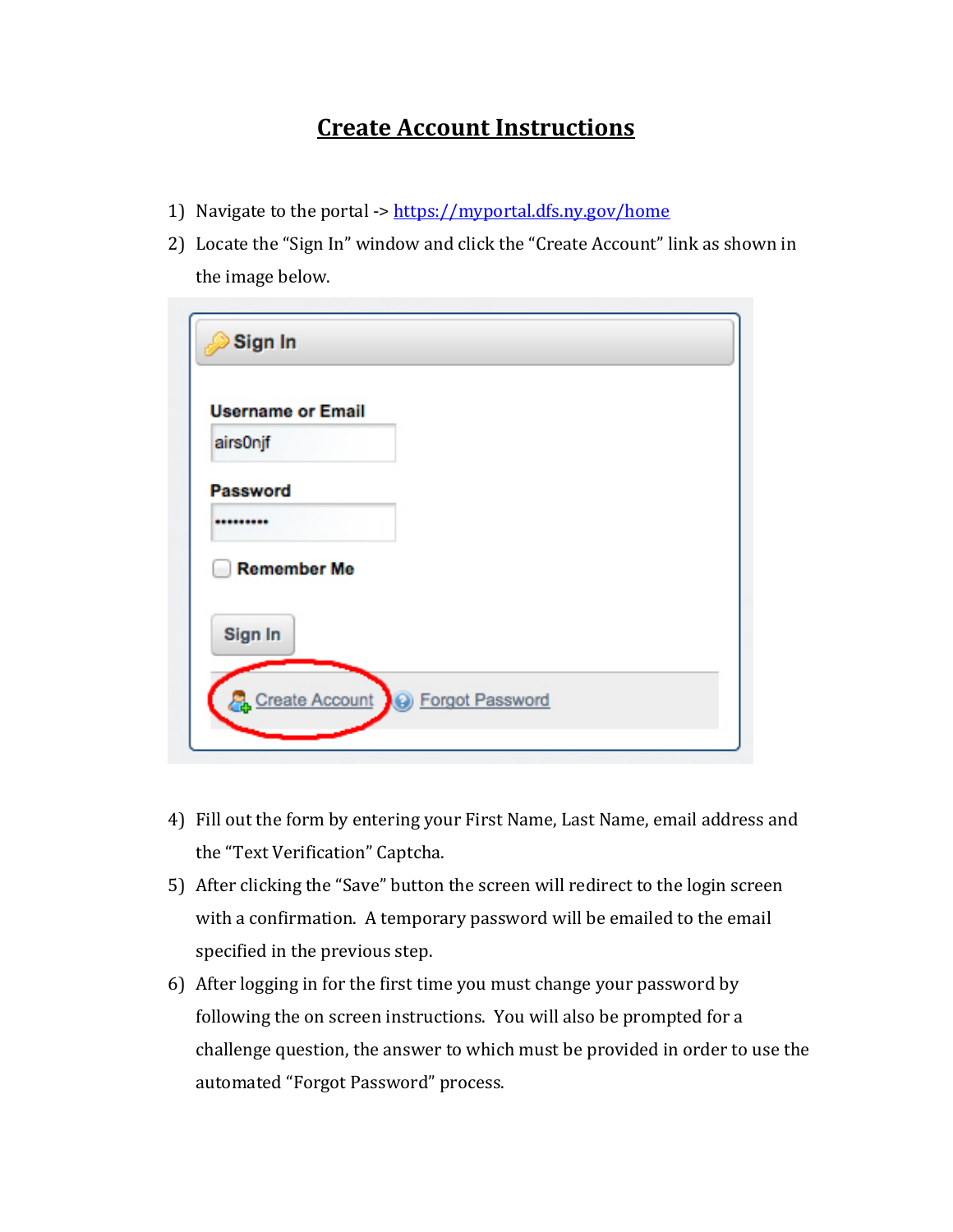## **Requesting Access to VOSR**

- 1. Log into the portal if you are not already:<https://myportal.dfs.ny.gov/home>
- 2. First time users will be sent directly to the "Available Applications" tab of the Application Access screen. If you already have access to at least one application you must click the "Available Applications" tab.
- 3. From the "Available Applications " tab click "Request Access" next to VOSR.

| You will receive an email with approval/rejection once the request has been processed. |  |
|----------------------------------------------------------------------------------------|--|
| Action                                                                                 |  |
| <b>Request Access</b>                                                                  |  |
| <b>Request Access</b>                                                                  |  |
| <b>Request Access</b>                                                                  |  |
| <b>Request Access</b>                                                                  |  |
| <b>Request Access</b>                                                                  |  |
| Request Access                                                                         |  |
| <b>Request Access</b>                                                                  |  |
| Request Access                                                                         |  |
| <b>Request Access</b>                                                                  |  |
| <b>Request Access</b>                                                                  |  |
| <b>Request Access</b>                                                                  |  |
| <b>Request Access</b>                                                                  |  |
| <b>Request Access</b>                                                                  |  |
| <b>Request Access</b>                                                                  |  |
| <b>Request Access</b>                                                                  |  |
| <b>Request Access</b>                                                                  |  |
| <b>Request Access</b>                                                                  |  |
| <b>Request Access</b>                                                                  |  |
| <b>Request Access</b>                                                                  |  |
| <b>Request Access</b>                                                                  |  |
|                                                                                        |  |

- 4. Find the input box for NMLS number and enter the NMLS number that you are requesting access to. Once it is entered click "Add NMLS".
	- a. If the NMLS number is recognized by the system it will show up in the "Requested NMLS" box. If this is the case for you then click "Submit Request" to complete your request. (See example below)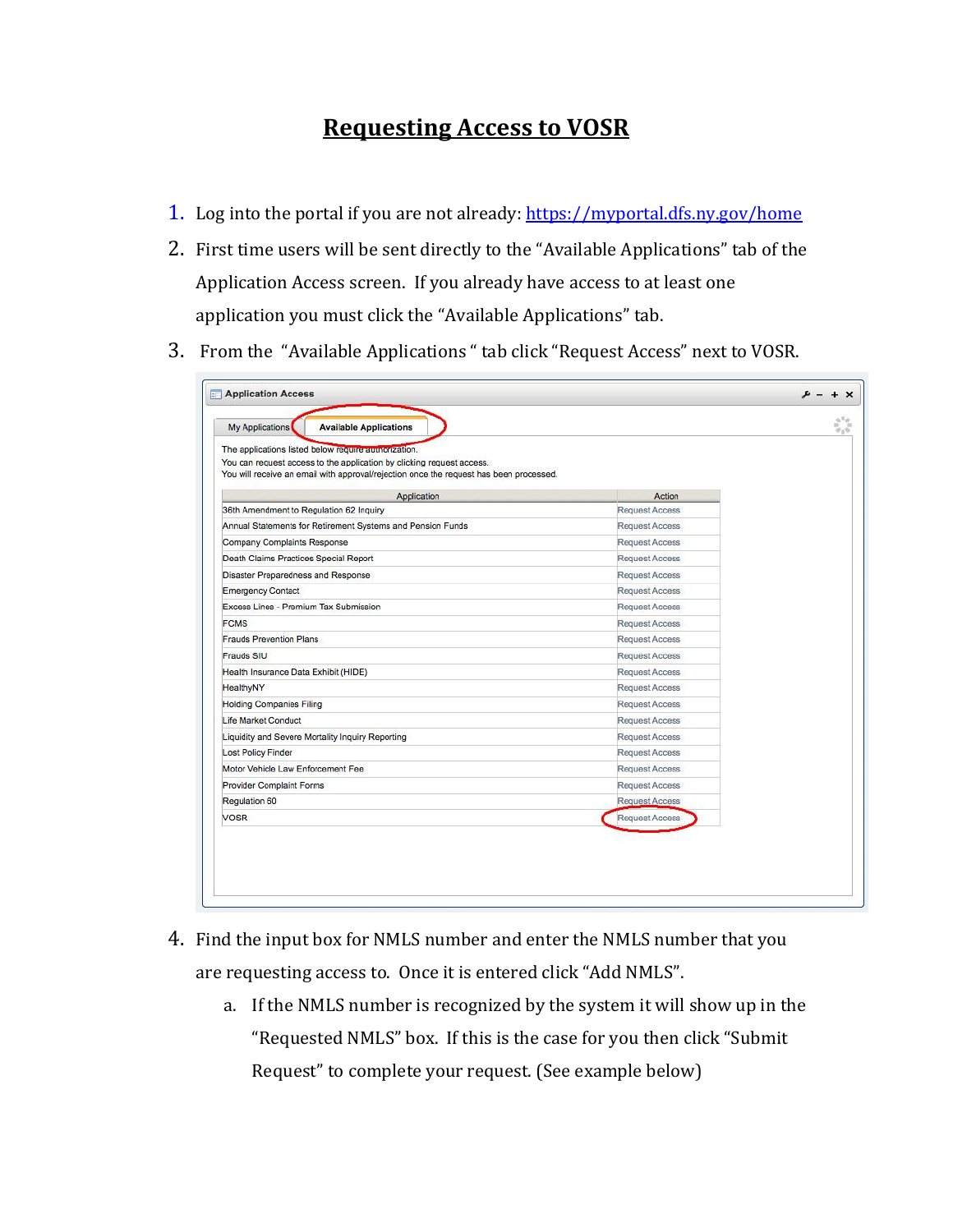|                                                                                                                          | <b>Application Access</b>                                                                                                            |        |  |  |
|--------------------------------------------------------------------------------------------------------------------------|--------------------------------------------------------------------------------------------------------------------------------------|--------|--|--|
| My Applications                                                                                                          | <b>Available Applications</b>                                                                                                        | ¢,     |  |  |
| <b>Request Access</b>                                                                                                    | <b>Request History</b>                                                                                                               |        |  |  |
| <b>Application: VOSR</b>                                                                                                 |                                                                                                                                      |        |  |  |
|                                                                                                                          |                                                                                                                                      |        |  |  |
|                                                                                                                          | You are requesting access to a SECURED application.<br>If you selected this application by mistake, please close/cancel this dialog. |        |  |  |
|                                                                                                                          |                                                                                                                                      |        |  |  |
| Please enter a valid NMLS and press enter. Once you are ready, please select<br>SUBMIT REQUEST to complete your request. |                                                                                                                                      |        |  |  |
|                                                                                                                          |                                                                                                                                      |        |  |  |
|                                                                                                                          |                                                                                                                                      |        |  |  |
|                                                                                                                          | <b>Add NMLS</b>                                                                                                                      |        |  |  |
|                                                                                                                          |                                                                                                                                      |        |  |  |
| <b>Requested NMLS</b>                                                                                                    |                                                                                                                                      |        |  |  |
| <b>NMLS 135776</b><br><b>NMLS</b>                                                                                        | <b>Entity Name</b>                                                                                                                   |        |  |  |
| 135776                                                                                                                   | AMERIHOME MORTGAGE CORPORATION                                                                                                       | Remove |  |  |
|                                                                                                                          |                                                                                                                                      |        |  |  |
| <b>Submit Request</b>                                                                                                    | <b>Close</b>                                                                                                                         |        |  |  |
|                                                                                                                          |                                                                                                                                      |        |  |  |

b. If the NMLS number is not recognized than you will be asked to enter

the name of your entity. Please type the name carefully and then click "Submit Request" (See example below)

| <b>Application Access</b> |                                                                               |                                                                                                                | $\boldsymbol{\mathsf{x}}$ |
|---------------------------|-------------------------------------------------------------------------------|----------------------------------------------------------------------------------------------------------------|---------------------------|
| My Applications           | <b>Available Applications</b>                                                 |                                                                                                                | 5.G                       |
| <b>Request Access</b>     | <b>Request History</b>                                                        |                                                                                                                |                           |
| <b>Application: VOSR</b>  |                                                                               |                                                                                                                |                           |
|                           | You are requesting access to a SECURED application.                           |                                                                                                                |                           |
|                           | If you selected this application by mistake, please close/cancel this dialog. |                                                                                                                |                           |
|                           |                                                                               |                                                                                                                |                           |
|                           |                                                                               | Please enter a valid NMLS and press enter. Once you are ready, please select                                   |                           |
|                           | SUBMIT REQUEST to complete your request.                                      |                                                                                                                |                           |
| NMLS 12345678             |                                                                               |                                                                                                                |                           |
|                           |                                                                               |                                                                                                                |                           |
|                           |                                                                               | The specified NLMS number has not yet been registered. To register the NLMS please enter the entity name below |                           |
| <b>Entity Name:</b>       |                                                                               | <b>Test Entity</b>                                                                                             |                           |
|                           |                                                                               |                                                                                                                |                           |
| <b>Submit Request</b>     | <b>Close</b>                                                                  |                                                                                                                |                           |
|                           |                                                                               |                                                                                                                |                           |
|                           |                                                                               |                                                                                                                |                           |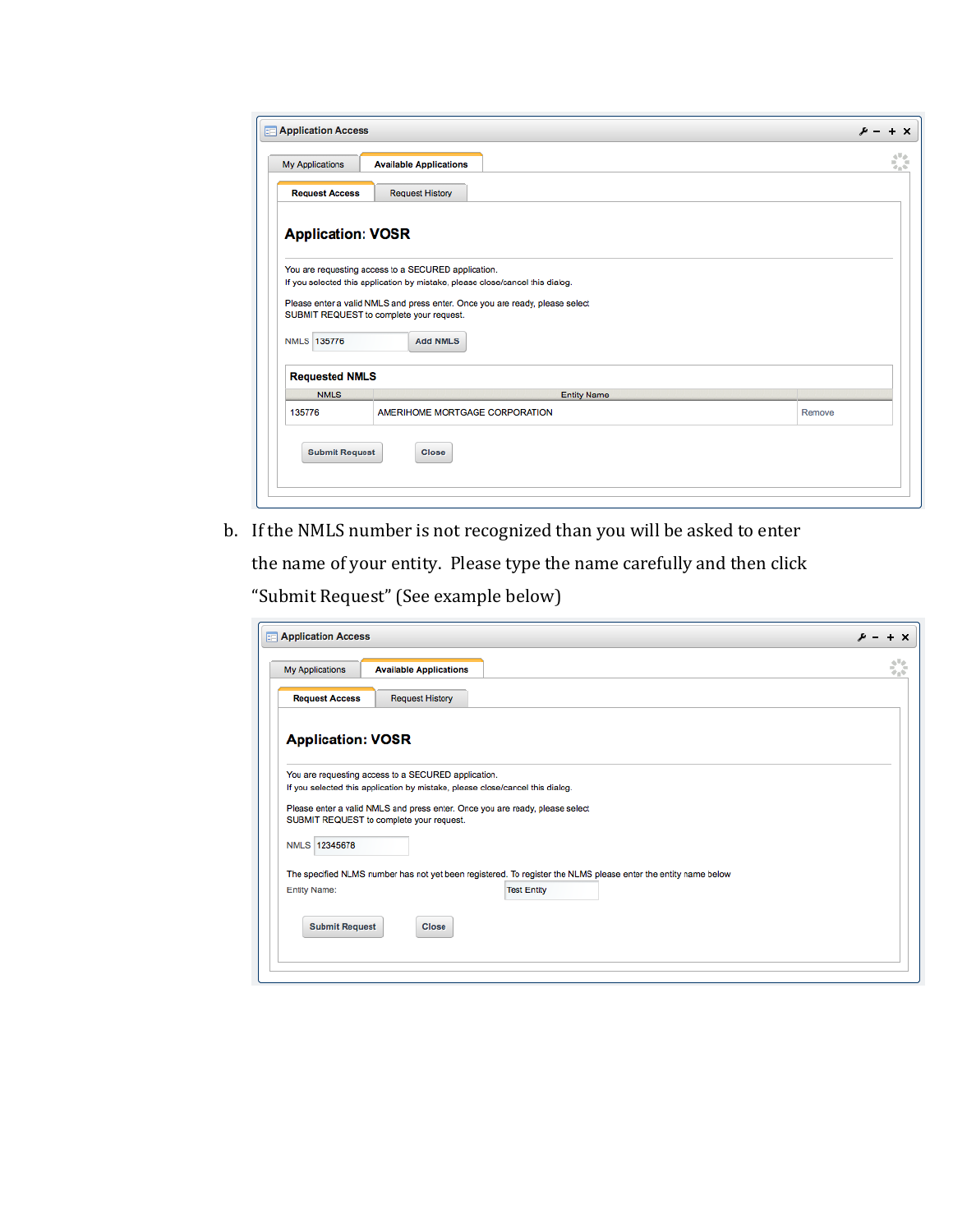5. After the request is submitted, an onscreen confirmation will be displayed. As the confirmation indicates, you will be notified by email when an administrator responds to your request.

| <b>Application Access</b> |                               |                                                                                                                                    | $+ x$ |
|---------------------------|-------------------------------|------------------------------------------------------------------------------------------------------------------------------------|-------|
| My Applications           | <b>Available Applications</b> |                                                                                                                                    | ¢,    |
| <b>Request Access</b>     | <b>Request History</b>        |                                                                                                                                    |       |
| <b>Application: VOSR</b>  |                               |                                                                                                                                    |       |
|                           |                               |                                                                                                                                    |       |
| $\mathcal{P}$             |                               | Your request for access to your selected companies has been received. You will receive an email when the request(s) are processed. |       |
|                           |                               |                                                                                                                                    |       |
|                           |                               |                                                                                                                                    |       |
| <b>Close</b>              |                               |                                                                                                                                    |       |

6. A history of past requests is always available by clicking the "Request History" tab from the "Available Applications" screen.

| <b>ED</b> Application Access                       |               | u      |
|----------------------------------------------------|---------------|--------|
| My Applications<br><b>Available Applications</b>   |               |        |
| <b>Request Access</b><br>Request History           |               |        |
|                                                    |               |        |
| <b>Request History</b>                             |               |        |
| Company                                            | <b>Status</b> |        |
| ALBANY COUNTY RURAL HOUSING ALLIANCE INC. (429954) | Approved      |        |
| <b>Test Entity (12345678)</b>                      | Pending       | Cancel |
|                                                    |               |        |
|                                                    |               |        |
|                                                    |               |        |
|                                                    |               |        |
| <b>Close</b>                                       |               |        |
|                                                    |               |        |
|                                                    |               |        |

7. If you are logged into the portal when your request is completed you only need to refresh the home screen to see the link to the VOSR application. Otherwise the link to the VOSR application will show after your next logon as shown below: